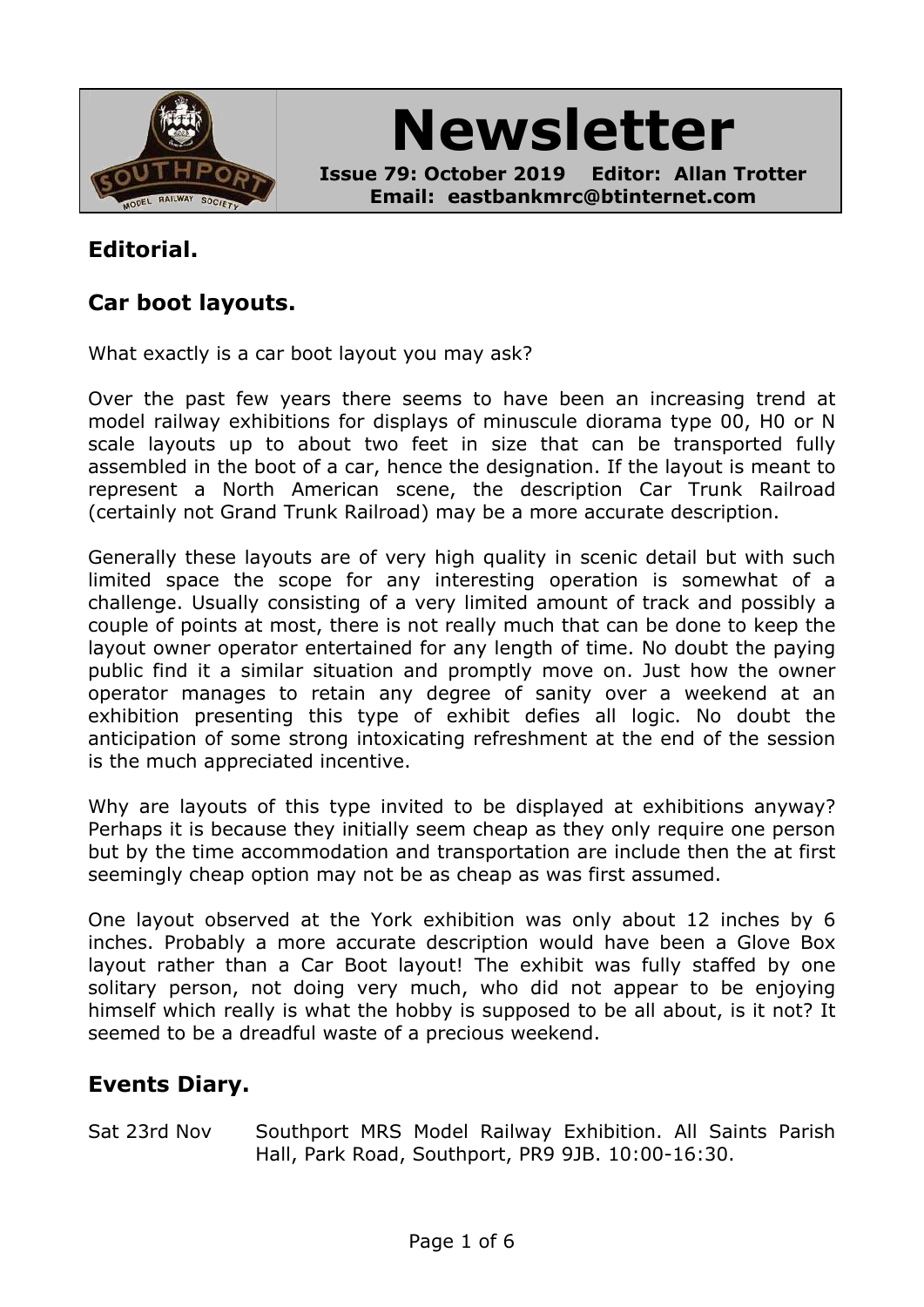# **Chairman's Report.**

Autumn is now just around the corner with shorter days and longer nights. So with holidays behind us, it time to let the garden have its rest and to get down to some modelling. I have made a start in attempting to finish constructing a 3 car rake of Bulleid coaches. These are nickel silver kits with resin roofs but with a few bits missing (roof vents, buffers, seats and vacuum cylinders). The coaches are made up of four component parts (bogies, underframe coach shell and interior) to facilitate painting. I am now on the tricky part which is adding door handles and grab rails. As you might imagine in 2mm scale they are minute and a little taxing so this is taking some time. Once completed, the old fibre brush will come out to clean off any excess solder, before painting can commence. Note - must remember to get some appropriate paints. To complete I will need to decide on the couplings to be used - DG or Electra but definitely not the standard N gauge variety.

We have recently returned from a rail tour to Corsica - Eurostar to Paris Gare du Nord, a hair-raising bus ride across Paris to Gare du Lyon (by way of Gare du L'Est) to catch the TGV to Nice. This was a duplex train and was pretty full. A little bit of excitement leaving Marseille when a passenger (drunk?) was caught smoking in the buffet car. Eventually we made a stop at Antibes where two burly gendarmes removed the guy from the train. After a night in Nice we caught the ferry to Bastia (a 6 hour rough crossing). Following a couple of nights doing e usual touristy things in Bastia we caught the local panoramic train to Calvi. The railways here are metre gauge to enable them to climb through the mountains and negotiate tight curves. The journey time was about 3 hours with numerous stops at request halts to pick up and let down the many hikers who use the line.

We then had another couple of relaxing days in the citadel town of Calvi, before retracing our way back to Ponte Di Lechia and changing trains for Corte and then the final leg to Ajaccio, traversing one of Gustav Eifels viaducts. The ferry from Ajaccio this time took us to Toulon with a bus ride to Marseille. A conventional TGV train took us to Lille and the Eurostar. It was a most interesting and enjoyable trip.

In terms of HS16.5 and HS32 there is good progress. HS32 just requires a short length of track to complete whilst wiring of HS16.5 is continuing apace. Hopefully by the time of the next newsletter we may be in a position to operate both. **Ian Shulver.**

### **Secretary's Report.**

I am writing this after returning from a music cruise to the rivers of France. It



was a wonderful experience and I did not realise that the Seine was so beautiful and that you can sail up it in an ocean liner for half a day to Rouen. I didn't get to sample the single tramline in Rouen which seems to mostly have to make do with bendy-buses, but the tram system in Bordeaux was fantastic. There is a star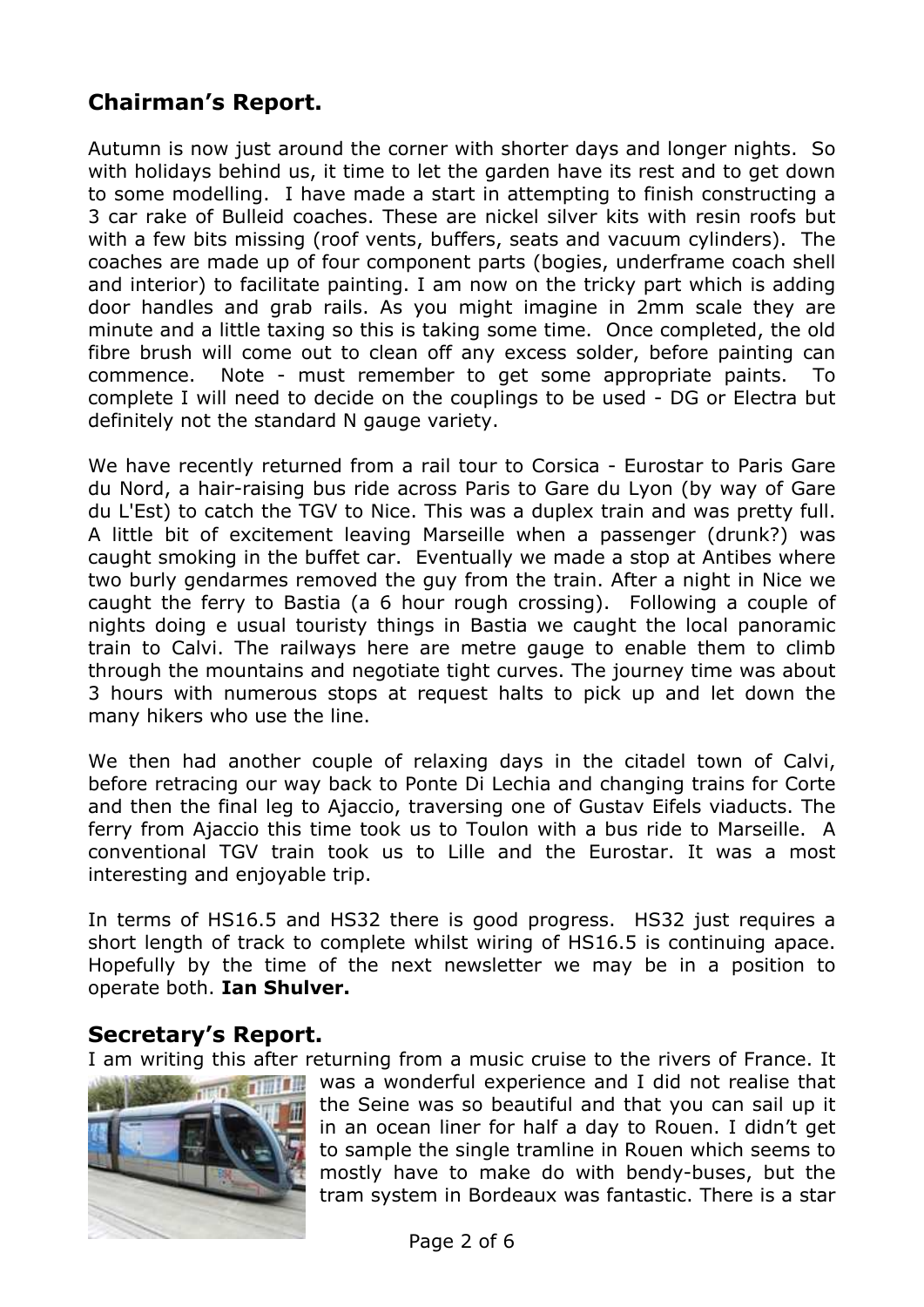shaped system with three lines crossing the city and trams every 6 minutes. I was able to see many of the sights in a few hours by hopping off and catching the next one!

We continue to progress the race-track project but the 'top shelf' HS32 line awaits a final joining piece to be fitted. The next one down, the HS16.5 is still being finessed and needs the power supply sockets fitting enabling it to be used for DC, DCC or live steam.

My contribution has been limited not just by my recent holiday (with another to come shortly) but also because I am setting up a crowd funding page on our behalf. This is something for which hopefully we will get some support from Sefton, but in addition the fundraising process for our essential and urgent electrical upgrade work, will raise our profile in the Southport community and so our security.

I have also been engaged in planning for our November Show. Unfortunately one of the OO layouts which I had spoken to earlier is unable to attend. This was a shunting layout and if member knows of another OO layout please make me or Ian aware of it. Or if you are attending the upcoming Wigan or Warrington shows, then feel free to talk to exhibitors of small local OO layouts who might want to attend. The essential requirement being that they will fit in the owner's car and will be near enough to attend the show without the need for an overnight stay. We have plenty of N gauge and OO9 layouts already committed.

If you are visiting shows or heritage railways don't forget to take some of our A5 handbills with you. Next month I will be asking for your help in distributing these locally to friendly takeaways and community supermarkets**. Jim Ford.**

### **Where's Allan.**

Once again our location expert came up with the correct answer to the September "where's Allan" conundrum. It was Tony Kuivala who stated *"It is Dunford Bridge at the eastern end of the Woodhead Tunnel".* Well done Tony.



For the October issue I am still in the Pennines but this time on a very much active main route. There was once a four platform station here but as you can see from the sparse habitation, this station was soon closed. Here we see a Class 124 Swindon Trans Pennine unit about to enter the west portal of Standedge Tunnel heading for Marsden in Yorkshire. Where am I?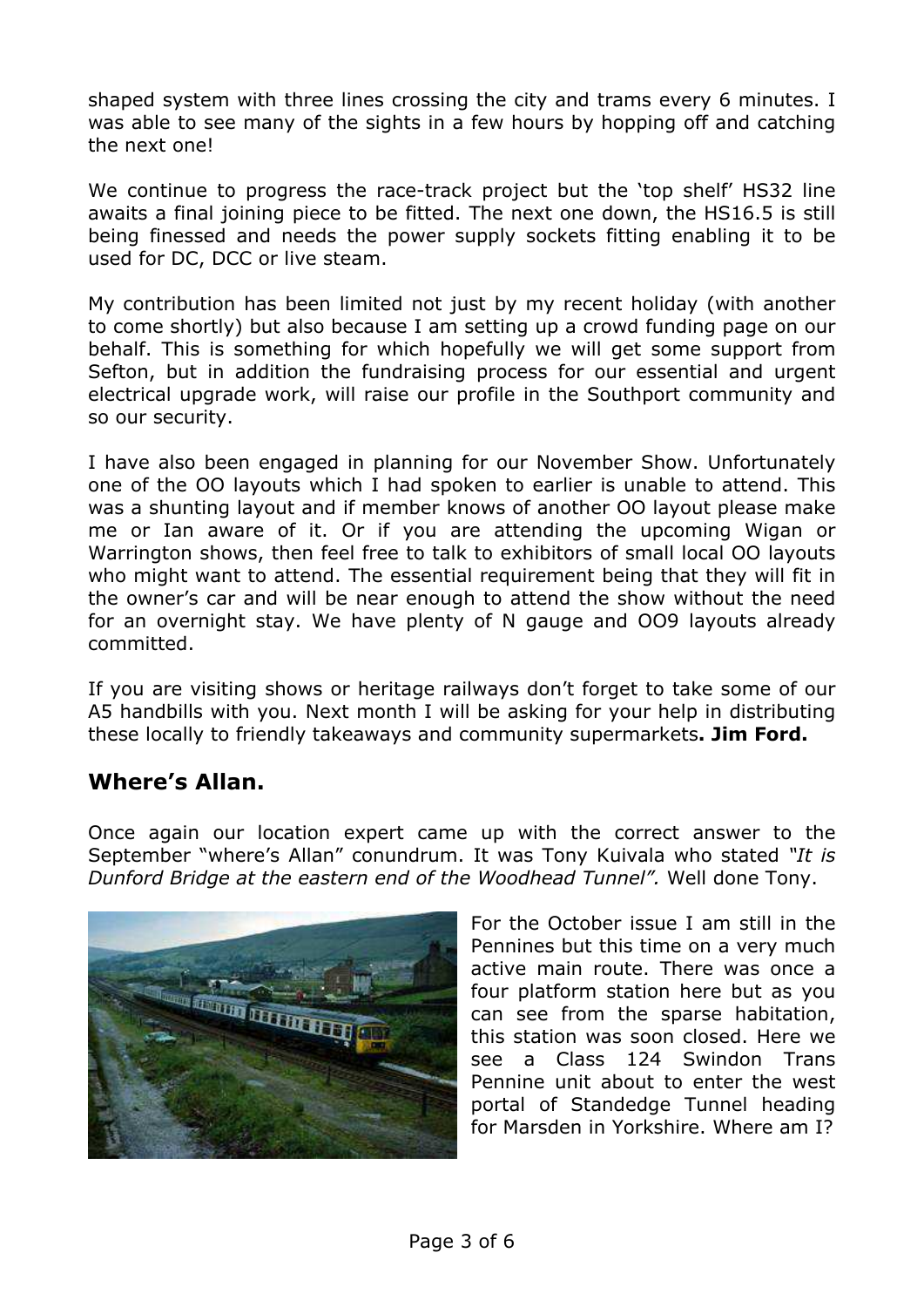## **Members Miscellanea.**

#### **Visit to the Isle of Wight.**

Every year, my brother Frank and I travel down to the big smoke to watch England men's cricket team play at Lord's. As you may be aware this can be both entertaining and a nightmare as an England cricket fan. This year's cricket fixtures obviously involved the cricket World Cup and two test matches, one against Ireland on the second test match against our adversaries Australia. This meant that we could not travel on a normal day is as in the past but travel mid week until Saturday morning.

Our normal routine (cricket fixtures permitting) is that we travel down on the Friday morning and come back on the Monday morning. We use our two totogether railcard to buy two 1st class returns from Oxenholme. When bought well in advance, these tickets do not cost much more than standard returns if anything more. The main bonus is of course decent seat by a window along with food and drink to get me through the nightmare that is the privatised railways on the west coast of the UK.

This year we decided to try to new railway venues that we have not been to before. The first one we chose was the Isle of Wight Railway. The second being the mail rail system in London which was run by the post office until 2003, but I will tell you about that in the later issue. As a rule, we generally stay in Premier Inn hotels as the standard is all the same and a good price. This year we were chose Wimbledon which meant with the right side of London for travelling down towards Portsmouth on the coast and a short journey into the capital and our onward tube ride to St John's Wood tube station for the test match.

With much excitement we set off from Wimbledon towards Portsmouth harbour station, the journey time is about one hour 45 minutes if you get a semi fast train. During our stay in London we experienced nice and warm temperatures of 37 to 38° C. You will be unsurprised to hear that this affected the track and our journey time arriving at hospital the station about 15 minutes late. Then it was a last-minute dash to the ferry terminal next to the railway station to buy tickets and board the next fast Seacat service to the island. Having seen lots of old TV footage of the Royal Navy freeze setting sail out of Portsmouth towards the Falklands in 1982, we passed the Royal Navy's latest flag ship HMS Queen Elizabeth at the harbour side on our way out towards the island.

The boat crossing lasts about 15 or so and you soon arrive at a pretty windswept and slightly bedraggled ride pier. One of the attractions on the islands apart from the steam Railway is the island line tube which uses 1930s London underground stock as this motive power. The transport system on the island from what I was told by the islanders is pretty good and all joined up as they say. It seems that life on the island is quite laid-back and there was plenty of turnaround time for the driver to walk the short distance of the two coaches to the other end to drive back towards Shanklin.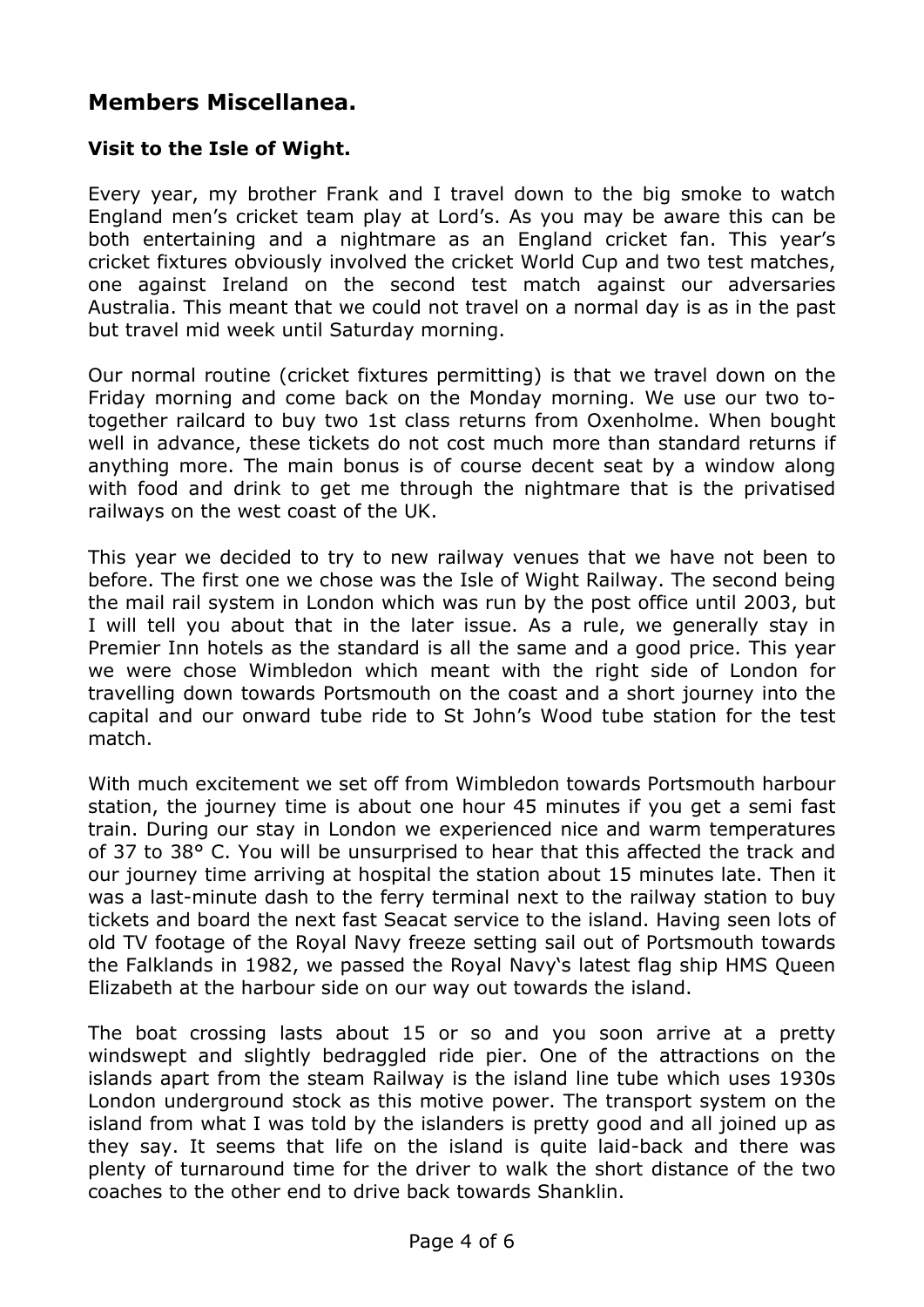



I heard many things about the tube stock on the Isle of Wight and by tradition, it is generally hand-me-downs from the general London underground network and as I said the current generation is from 1938. My first impressions of the train was full of character does it look like it was last painted in 1938 with the roof being in a pretty dire state of repair. That's the appropriate time we set off towards rise its self across the very derelict and wind swept pier. I really was quite taken aback by the general dilapidated state of not only the pier and the rolling stock but the holes that you can see through

the track and the supporting decking into the sea.

We soon came to Smallbrook Junction which originally was only a junction and it is now the site of the station which connects the island line to the steam railway. The station itself is quite new and has only built to accommodate Passengers for the steam Railway. To be fair the journey from London to Smallbrook junction on the Isle of Wight steam Railway was seamless and the total journey time was just over two hours and 30 minutes from leaving the